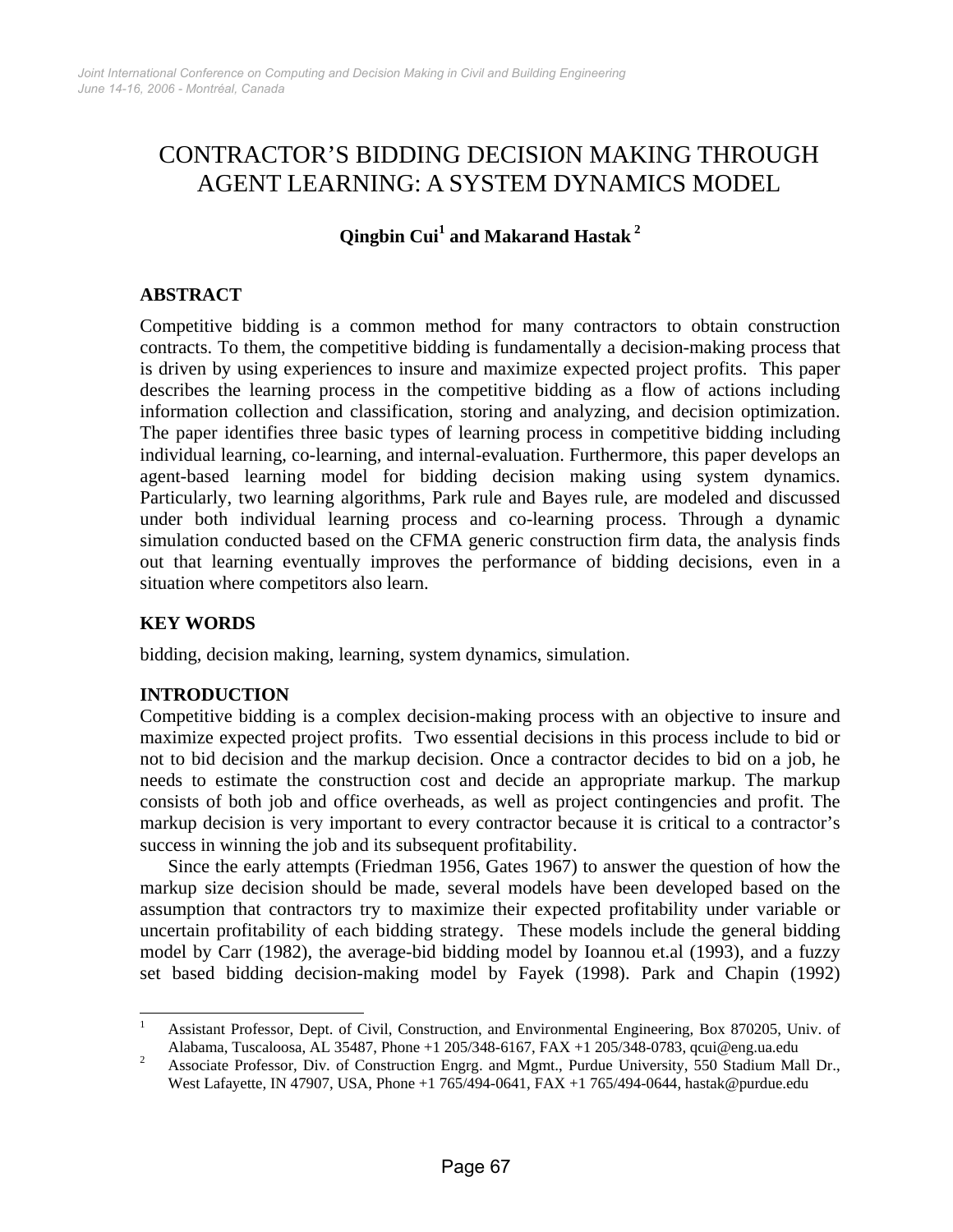summarized the earlier models and presented an algorithm for contractors to develop the optimum bidding strategy. Research attempts have also been made to use multiple criteria or attributes in the determination of bid markup. Seydel and Olson (1990) presented a quantitative method in which three attributes considered in the determination of the optimum bid markup included profitability, risk reduction, and work force continuity. Fayek (1998) also considered new market test as one of the objectives in the markup decision. Lai et al (2002) proposed a multiple attribute decision model including additional criteria called conditional positive profit and the expected positive profit ratio. Admitting the limit of previous models in the availability of the sensitive information about competitors, Mochtar and Arditi (2001) proposed a conceptual model of market-based pricing strategy.

Recent surveys on the bidding practices pointed out that few of these models are used in the construction industry worldwide due to their ignorance of complexity of bidding decisions (Ahmad and Minkarah 1988, Shash 1993, Fayek et. al 1999). One of the most important factors missing in the earlier models is the dynamical learning process that includes the control and adjustment of bidding strategies based on the external environment, business objectives, and past experience. Social systems, especially business organizations, have the capability to change their structures and strategies through adaptations and learning. This capability to learn from internal and external environment gives business organizations, including construction organizations, a constant state of readiness for change and sustains continuous improvement. Therefore, a bidding model with learning capability would provide a better understanding of the actual practice of the competitive bidding. This paper first describes the process of learning and adaptation in the competitive bidding then presents and a system dynamics based bidding model.

# **LEARNING IN THE COMPETITIVE BIDDING**

## **LEARNING PROCESS**

A classic definition of learning is provided by Tsypkin (1971) in the case of automatic systems as "a process of forcing the system to have a particular response to a specific input signal (action) by repeating the input signals and then correcting the system externally." This procedure is often called supervised learning, where the external correction is performed by a supervisor who knows the desired response to a particular input signal. The corrections are done through reward or punishment that indicates the correctness or incorrectness of the response. There is another type of learning, called unsupervised learning or self-learning, which has no supervisor. Self-learning is a learning method without external corrections (i.e., without punishments or rewards). No information regarding the correctness or incorrectness of the system's reaction is given.

Business organizations involve supervised learning and unsupervised learning. Market usually works as the unique supervisor that drives organizations to learn from lessons, to change old operations, and to survive in changed environments. Business organizations also proactively change processes to adapt to changing environments through developing a learning culture within organizations. The learning culture enables the organizations to evolve itself by creating new knowledge through day-to-day events. In either case, however, when an organization is skilled at creating, acquiring, sharing, and applying knowlodge to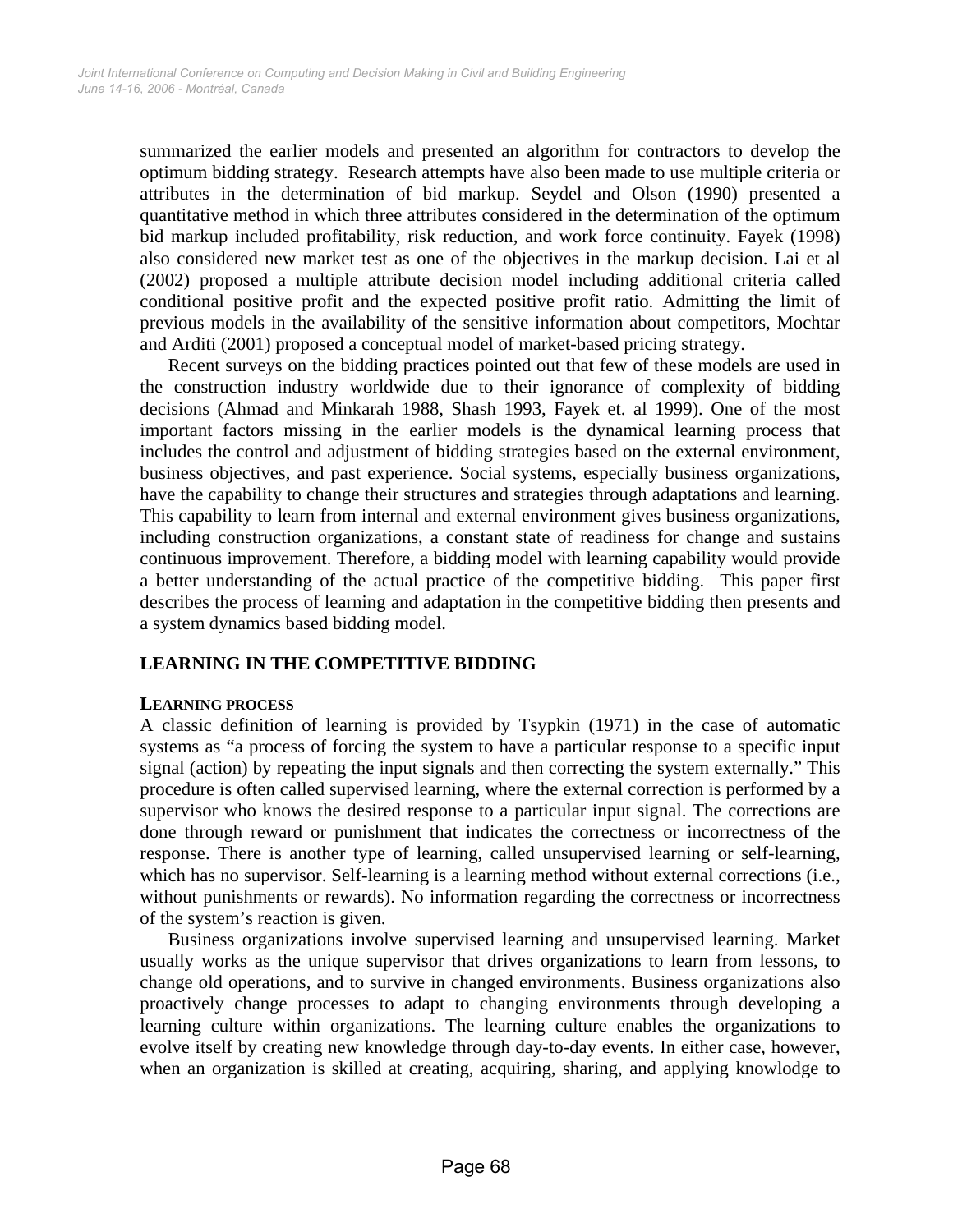improve the performance, it becomes a learning organization (Chinowsky and Molenaar 2005).

Competitive bidding process is also an organizational learning process in which contractors collect and analyze historical bidding information, then develop the optimum bidding strategy. This learning process embodies a flow of actions, including classifying, storing, analyzing, and optimizing (Figure 1). The learning process starts from identifying and classifying useful information into different categories. The identification and classification must depend on criteria that meet the learning objective. In competitive bidding, a contractor could collect related information on job characteristics, number of bidders, contractor's bid price, and bidding results that he believes important to implement the learning process in the competitive bidding. The useful information identified is then stored in such a format that is handy to retrieve and restore, convenient to analyze, and easy to update. The format could be a database or accumulated stocks on a systemetic view. The analysis of the information saved always generates new knowledge about unknowns; for example, the competitor's bidding strategy and how it changes. The knowledge, along with constraints, help to optimize the decision-making in an effort to reach the predetermined target.



**Figure 1 Learning Process in Competitive Bidding** 

## **FEEDBACK LOOPS IN LEARNING**

Learning in competitive bidding is also a continuous process in which the contractor would bid projects and then adjust the optimum bidding strategy by comparing expected objectives to actual results. The old bidding strategy is translated into an bidding action that in turn results into an updated state of the bidding system. The updated system state then becomes the starting point for the contractor to develop a new strategy. In other words, the learning process involves feedback loops. Prior behavior affects future action. On the other hand, learning in bidding occurs in a competitive environment where one contractor's behavior would affect another's decision and vice versa. When one contractor learns and evolves, his changed behavior drives other contractors to learn and evolve. Therefore, learning in competitive bidding is a multiple-agent system, where an agent is the unit that can learn and change its behavior. Competitive relationships among the learning units constitute the basis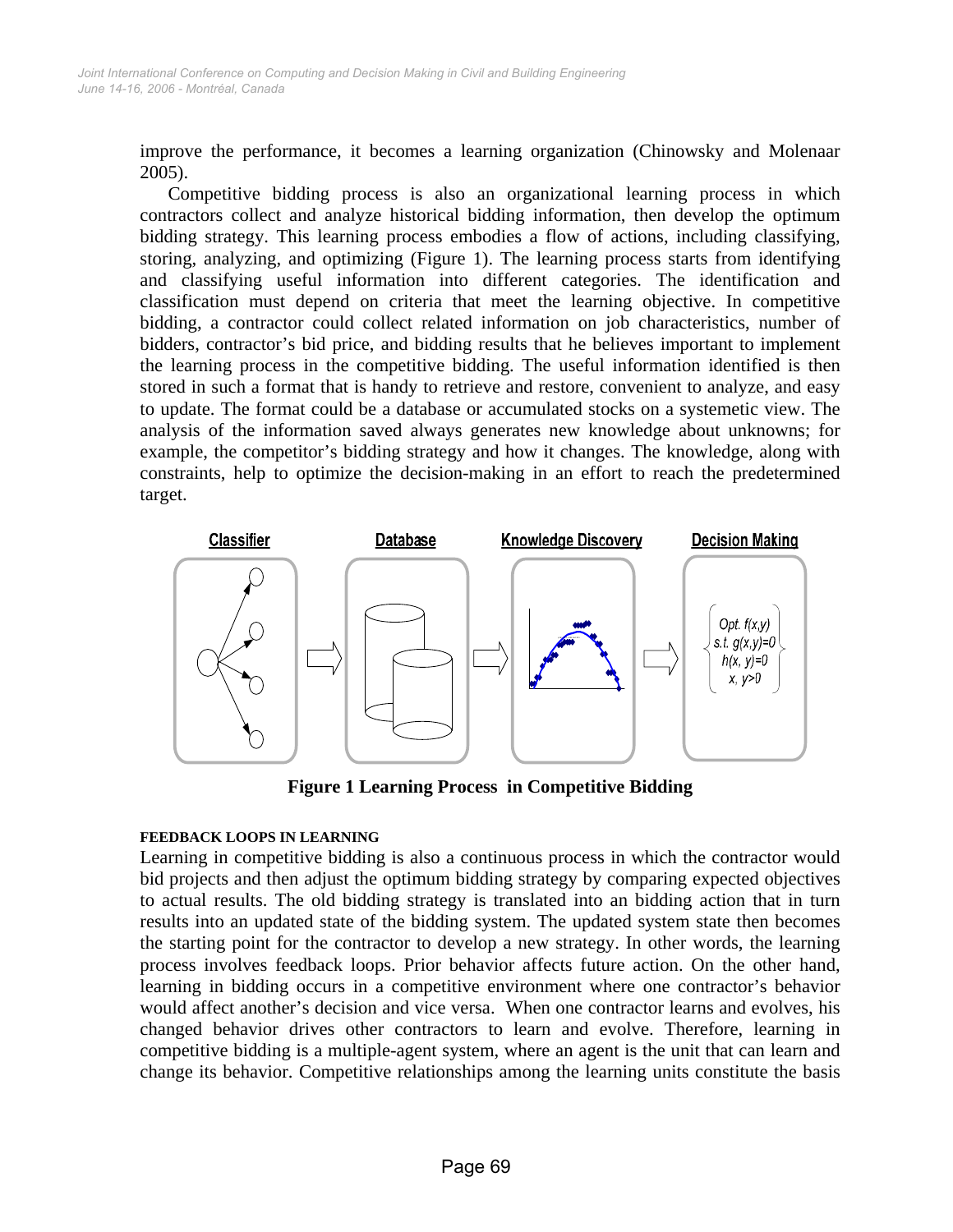of an adaptive bidding system. Therefore, a robust bidding strategy must evolve by learning from the reactions of other agents.



**Figure 2 Learning Loops in the Competitive Bidding** 

Considering the multiple-agent environment where competitors may also tend to adapt the environment, ie. learn from historical data, the learning process encompasses three feedback loops as illustrated in Figure 2: individual learning loop (LL1), co-learning loop (LL2), and internal evaluation loop (LL3). The individual learning loop describes the process whereby the contractor learns from the bidding competition and acquires knowledge about competitor bidding behaviors. Under this learning loop, the agent records the system states, environment variables, and actions of the competitive agent. Then the relationship between the actions of the competitive agent and the system and environment variables is established based on a certain algorithm described in the next section. The relationship is then used to predict the competitive agent's actions that help to reach the optimal agent action. The colearning loop admits that the competitive agent can also learn from the bidding practices. The competitive agent does the same process and improves his decision-making. However, the competitive agent's learning process is not observable and can only be deduced from his actions and behaviors. In addition to these two loops, the agent may also evaluate the performance of the system by comparing the predicted system state with the actual one, which constitutes an internal evaluation loop.

The combination of the three learning loops constitutes three levels of learning process. The first-order learning only includes the individual learning loop. The implied belief in the first-order learning is that the competitive agent does not learn, which means that competitive agent's action is not determined by the system state. The learning agent could use all historical data to predict competitor's bidding strategty. Finally, the future system state would be predicted through known environment and the learning agent's strategy. The second-order learning combines the individual learning and co-learning loops. Because the competitive agent is also learning, the system state will be determined by the actions of both agents in addition to the known environment. The internal evaluation loop can be merged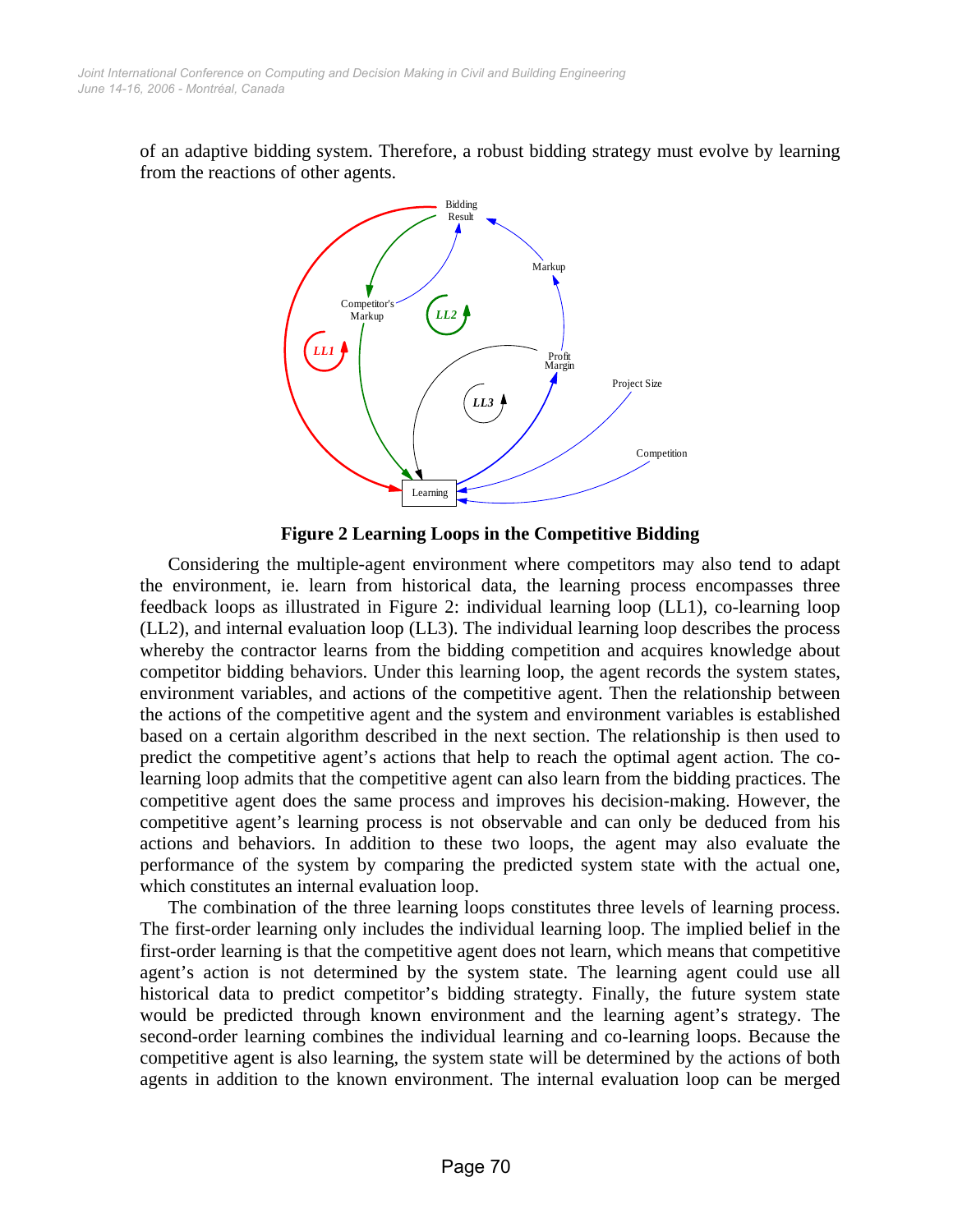into either level of learning and constitutes a control on learning. Higher order learning processes can be also identified. If the competitive agent also knows that his learning capability is known, he would also predict the impact of his action under both agents learning. Therefore, he could apply a different strategy, such as pseudo-learning to deceive or mislead the system agent. These learning loops embrace most industry practices in the competitive bidding concerning learning. When a contractor believes that the business environment is relatively static and other bidders continue their strategies, his learning style follows the first order learning process. Likewise, if he finds out competitors continuously improve their bidding behaviors, he would agree that the second order learning process better fits his situation.

## **LEARNING MECHANISM**

Learning mechinism describes the methods and algorithms by which an agent collects and classifies information, creates knowledge, and develops a bidding strategy. It is known that learning is conducted under certain objectives, beliefs, and constraints. Different objective and beliefs may require collecting different information, a different format to save information, a different approach to analyze information and acquire knowledge, and a different method to optimize the actions. If a contractor believes that a competitor's bidding strategy is related to the project size and competition (measured by the number of bidders), he may collect relative information on the project size, the number of bidders, and the competitor's bid price and categorize and store the bid price into several sections according to project sizes and number of bidders. Then he could analyze the distribution within each group and optimize his strategy based on the estimated distribution. If he further believes that competitors might also change their strategies because they also learn and react to his action, he will need to collect necessary information and develop a mental model to identify whether the competitors have changed their strategies.

There are two basic learning mechanisms in competitive bidding, Park rule and Bayes rule. In the Park rule, it is believed that project characteristics including the number of bidders and the job size determine a contractor's optimum markup (Park and Chapin1992). The contractor would learn to identify how the competitors determine their bid price and thereby establish his own bidding strategy. Therefore, information regarding the variables of a competitor's markup are identified and classified into different zones that are divided based the range of the variables. Within each zone, it is believed that an optimum risk-adjusted markup exists. The learning is to analyze the competitor's markup in each zone and to seek the optimum markup size under certain constraints. On the contrary, Bayes rule assumes that the contractor's markup strategy is predetermined in accordance with the competition level (Cui 2005). The contractor would learn to identify the competition level through bidding practices. Therefore, the related information is classified and saved relating to the variables affecting the competition condition. The probability of each competition level is estimated by computing the posteriori probability from prior probability, which means that earlier knowledge becomes prior and used to compute the new knowledge based on new information available. This paper uses system dynamics to model two learning mechanisms in the first-order and second-order learning loops.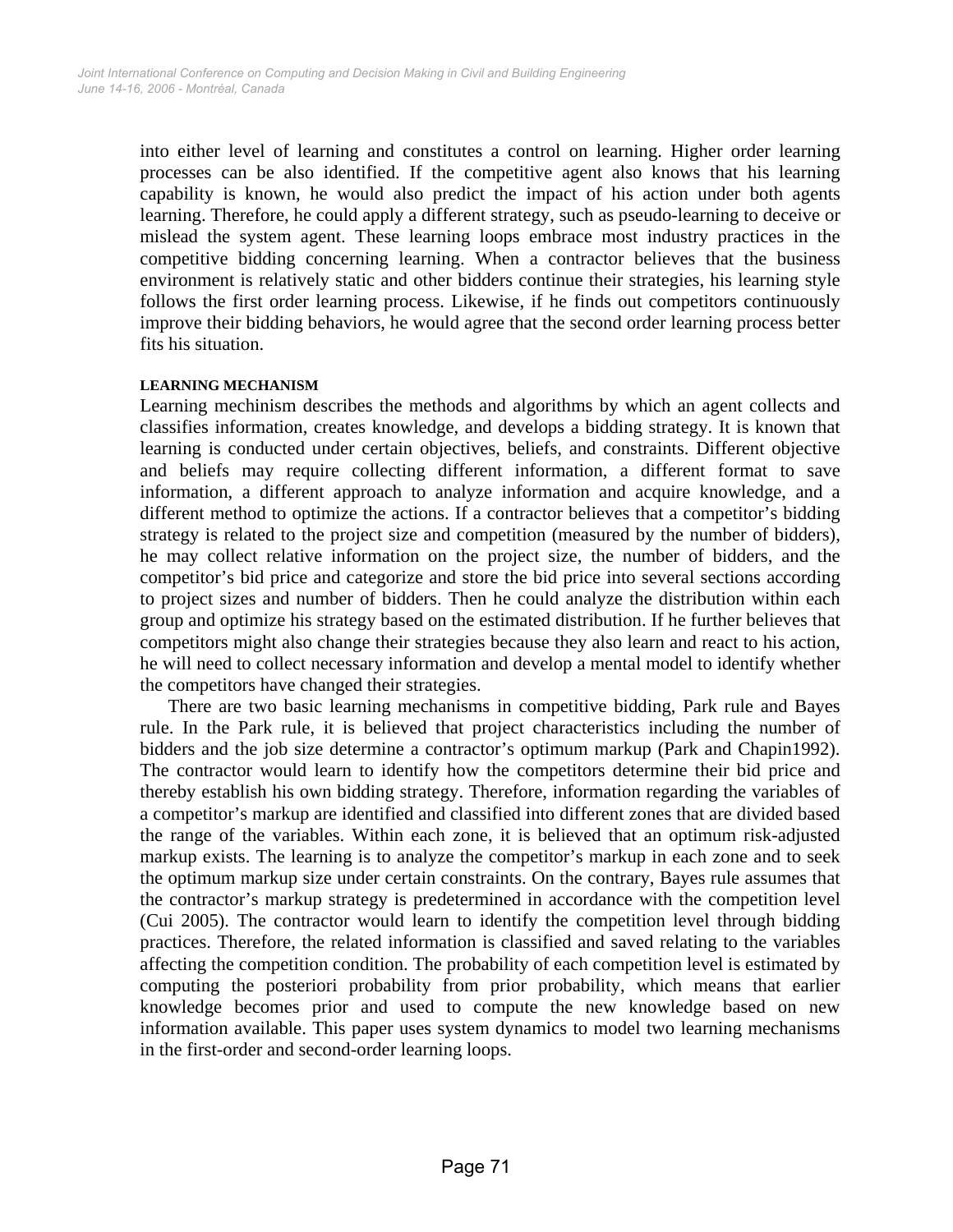# **SYSTEM DYNAMICS MODEL**

#### **SYSTEM DYNAMICS APPROACH**

System dynamics was introduced by Forrester (1961) as a method for incorporating dynamic features into complex systems, particularly an industrial context. It has been used to examine various social, economic, and environmental systems, where a holistic view is important and feedback loops are critical to understand the interrelationships. During the past ten years, research efforts have been made to use system dynamics in construction projects and construction organizations (Ford and Sterman 1998, Park and Pena-Mora, 2003, Ogunlana et al. 2003). The system dynamics approach focuses on the system behavior over time. The dynamic behavior is determined by the system structure that is described in the system dynamics as cause-effect relationships with stock variables, flow variables, and feedback loops. Stock variables are accumulations. They characterize the state of the system and provide it with memory and inertia. Flow variables are rates that alter stocks over time so that alter the state of the system. The readers are referred to Senge (1990) and Sterman (2000) for detailed explanation of the system dynamics. The system dynamics use a particular graphic notation. Stocks are represented by rectangles. Flows are represented by a pipe pointing into/out of the stock. This paper uses Vensim PL version 5.4 to model and simulate a learning based bidding system.

#### **PARK LEARNING RULE**

To develop the optimum markup under Park learning rule, historical projects are broken down into different small groups according to the size and number of bidders. It could become detailed when additional criterion is considered and the strategy is broken down into more details. This definitely leads to a more accurate learning result. However, by doing that, the learning process becomes more complicated and more historical project data are needed to make reliable results because of the increase in the number of groups. Without losing the thought of the Park learning rule, this study assumes two criteria and two groups for each criterion.

Project Size (\$ in Millions)



**Figure 3 Data Classification under Two Criteria**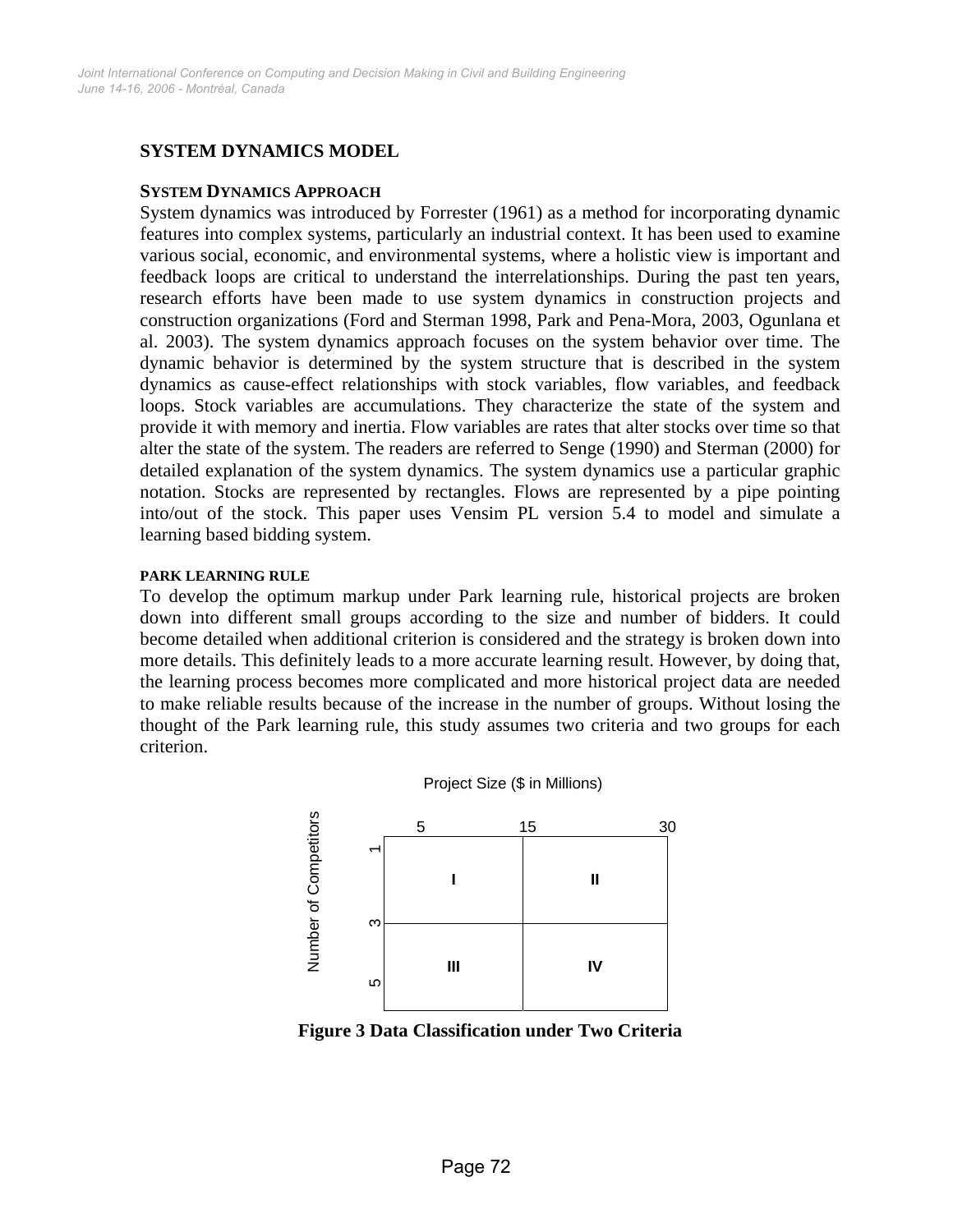The bidding agent learns the competitive agent's bidding strategy through collecting and analyzing historical project and bidding information. The competitive agent represents the lowest competitor who may not be the same bidder all the time. The information is recoded and classified into different zones by a module called the classifier. The classifier works in such a way that the collected data are categorized according to predetermined criteria which, in this case, are job size and number of competitors. Four small zones are identified and named zone I, II, III, and IV, where zone I indicates small projects under low competition, II large projects under low competition, III small projects but high competition, and IV large projects under high competition (Figure 3)



**Figure 4 Park's Rule Learning Mechanism** 

It is assumed that the competor's markup size within each zone follows a probability distrubution. Under the first order learning process, the competitor does not learn so his bidding strategy keeps same all the time. The probability distribution of the competitor's markup maintains the same parameters at any time point and the competitor's action has no impact on the parameters. Unbiased, sufficient, and consistent statistics about the parameters of a normal distribution are the sample mean and sample variance, where the sample includes all historical data. To estimate the sample mean and variance of a historical competitor's markup, the number of projects in zone I and the markup square value have to be stored in addition to the markup size at any time. Whenever a project meeting the criteria of zone I is identified by the classifier, the competitor's markup and its square value will be stored in two stock variables. And the number of projects in zone I will increase by one (Figure 4). With the saved data, the sample mean and variance can be calculated as the unbiased estimators of the mean and variance of the competitor's markup.With the knowledge of the estimated mean and variance of the competitor's markup, the agent can determine the optimum bidding strategy. If a contractor strives to improve the winning ratio from 30% to 50%, his strategy is to take a markupo at  $\mu_1$ , or profit margin at ( $\mu_1$ -overhead). In this case, his markup (thus bid price) will be lower than the competitor's at a probability of 50%. This is called the *Zero*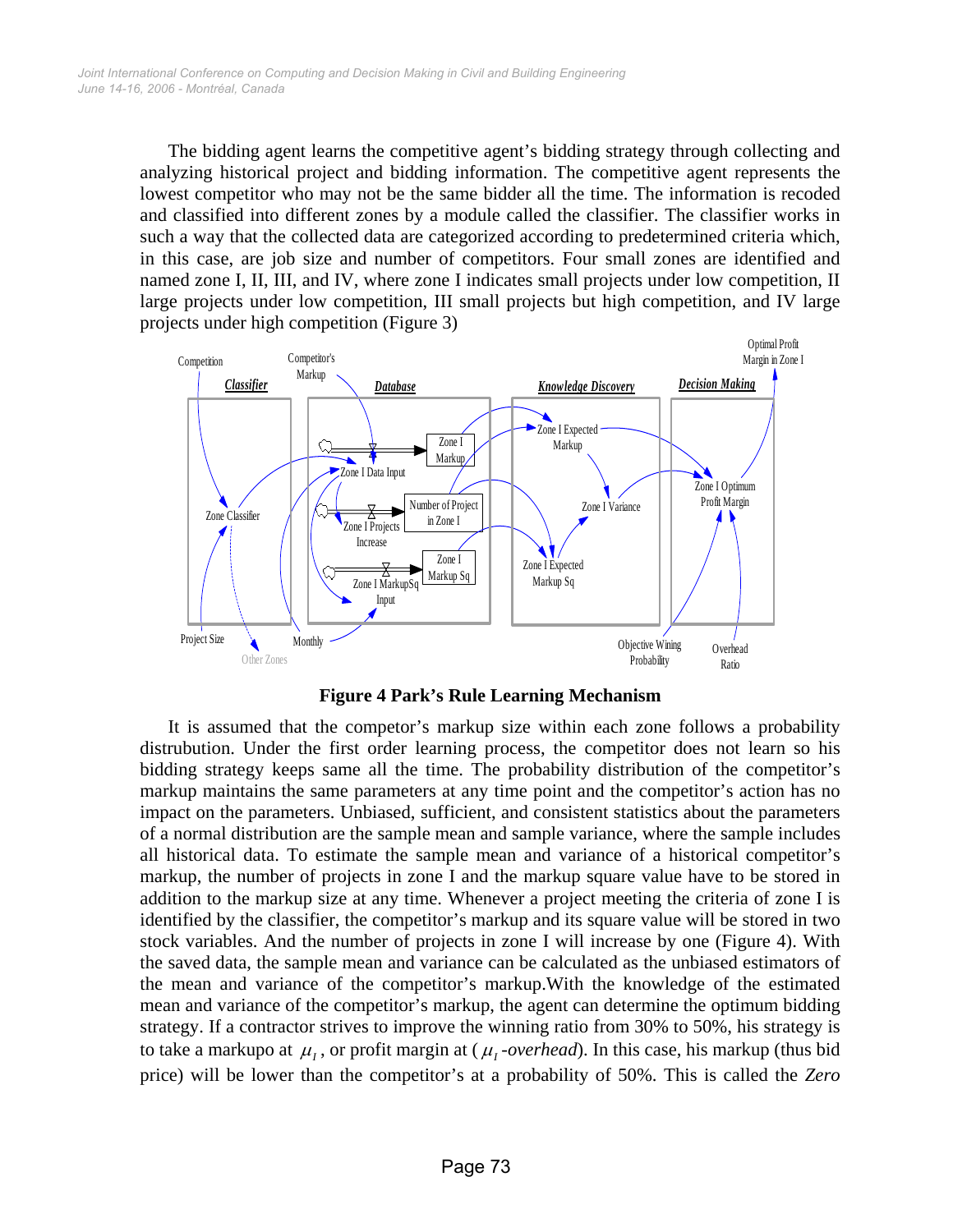*Sigma Strategy.* If he applies the *Positive Half Sigma Strategy* (or markup at  $\mu_1 - 0.5^* \sigma_1$ ), the winning probability increases to 69%.

#### **BAYES LEARNING RULE**

Under Bayes learning rule, historical information is first classified according to the competitor's markup. For instance, the projects with lower than 5% markup are categorized into the Low Markup group. Otherwise, they belong to High Markup group. Then the data regarding the number of competitors, job size, and number of projects in the group are stored in stock variables, which are used to estimate the mean and standard deviation (SD) of these variables within each group. Furthermore, the estimated mean and SD constitute a prior probability of the groups. With new data on the project size and the number of competitors, the prior probability is used to calculate the likelihood or posteriori probability based on Bayesian Theory. It is obvious that the steps in the Bayes rule learning are interdependent and are combined into Bayes decision theory (Cui 2005).



**Figure 5 Comparison of Learning Algorithm** 

# **SIMULATION AND DISCUSSION**

#### **INDIVIDUAL LEARNING**

The model was simulated with the data from annual financial survey conducted by Construction Financial Management Association in 2002 (CFMA 2002). The financial statements for averaged company were used to represent a generic construction company with total assets around 13 million dollars. A similar size civil contractor in Indiana was interviewed to obtain other non-financial data including distribution of project sizes, average duration, and range of competitor's markup. The Vensim system dynamics software package was used to simulate the behavior of the bidding system for 10 years.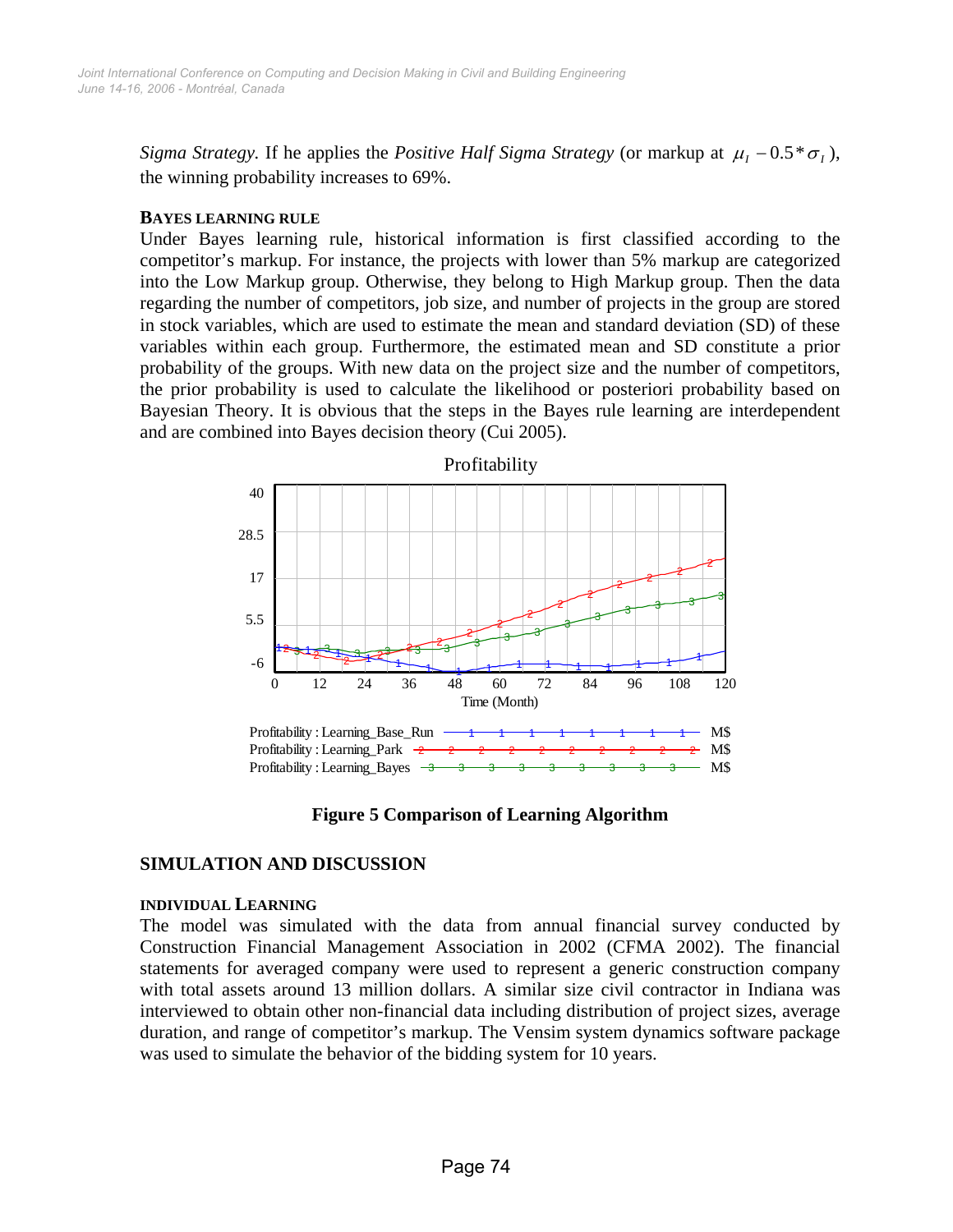*June 14-16, 2006 - Montréal, Canada Joint International Conference on Computing and Decision Making in Civil and Building Engineering*



#### **Figure 6 Learning under Competitor's Learning**

The study finds out that learning does improve the performance of the bidding strategy. In other words, learning increases the winning ratio, thus improving the profitability of the system. As compared to the base run (curve 1 in Figure 5), both learning rules (curve 2 and 3) improve the performance of the bidding system significantly. The explanation for this improvement could be due to the reduction of uncertainties. Under the base run, the contractor knows very little about the competitor's strategy. Therefore, his bidding decision does not depend upon the competitor's strategy. When random noise causes small changes, small changes can amplify. If the contractor learns from the experience, he will know the distribution of the competitor's markup. In this example, the mean and variance of the competitor's markup are obtained from learning. The knowledge is used in the decision of bidding markup. A better performance is foreseeable.

#### **SECOND ORDER LEARNING: WHEN COMPETITOR ALSO LEARNS**

The simulation was also conducted under the co-learning environment. Under co-learning , the agent must consider the change of the other agent's strategy due to the competitive agent's learning. However, it is not observable whether or not the competitive agent learns. Therefore, the agent has to identify the change through an observation on the reaction of the competitive agent. The contractor could observe a series of new competitor markups and test whether the statistical parameters are different from the original estimated parameters. On the other hand, he could set a trigger that indicates a change of a competitor's strategy. Figure 6 demonstrates the simulation results under different scenarios. Curve 1 indicates the profitability behavior under the scenario of no learning. Curve 2 shows the scenario of indivual learning under Park Rule. Curve 3 is the scenario where the competitor learns but is not identified. The curve 4 represents that both agents learn and the contractor has an